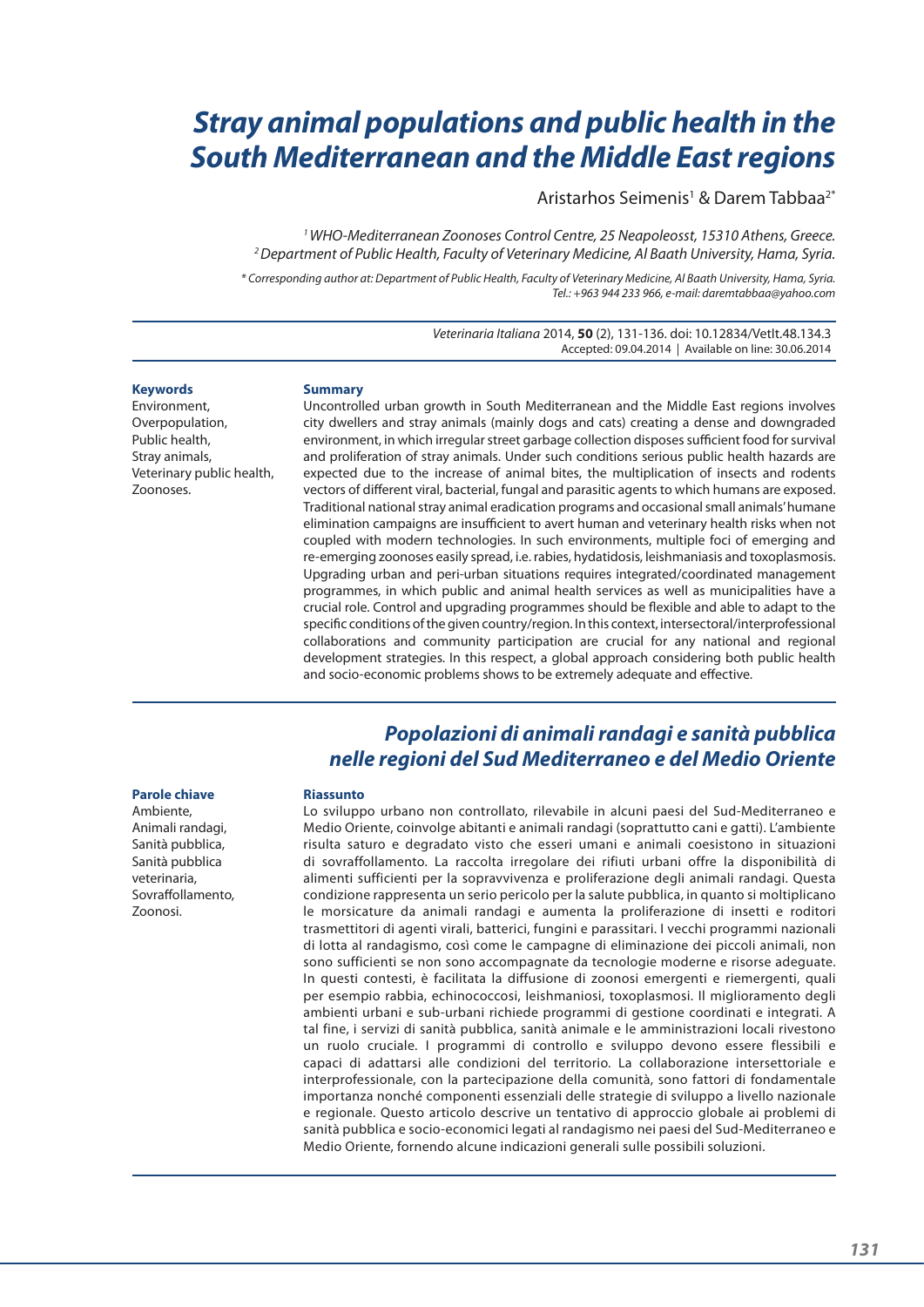### *Introduction*

In the epidemiology of the most important zoonoses such as cystic echinococcosis (hydatidosis), leishmaniasis and rabies, South Mediterranean and Middle East regions (SMMER) present many similar climatic, geophysical and socio-cultural characteristics. The endemicity and/ or the gradual spread of such diseases in these neighbouring regions create serious public health and socio-economic hazards (Mantovani 2005).

Several interconnected factors are prevailing in characterising such situation. The most significant among them may include:

- the increasing human population density and displacement in urban areas;
- close and intensive coexistence between humans and animals;
- high number of stray animals in urban settings;
- intensification of animal production and trade;
- illegal and unsafe production, processing and use of food of animal origin;
- traditional socio-cultural characteristics;
- lack of awareness of most of community concerning health hazards;
- weak intersectoral collaboration:
- strong financial limitations and shortages of resources;
- badly informed decision-makers:
- extreme difficulty in evaluating the phenomenon of stray animals in terms of numbers and then epidemiological geographic areas. In this context, dog and cat roaming is recognized as an important public health and socio-economic hazard. Small animals may be either stray or owned but not adequately controlled, may be formerly owned but have become feral or may have always been free-living (Abdou 1999, Baldelli *et al.* 2000, Boegel 2001).

These aspects depict a quite different scenario than the one characterising coastal countries of the Northern area of the Mediterranean basin. In the SMMER canine and feline populations play their own roles in the epidemiological status of zoonotic diseases, where animals are passively supported by the considerable amounts and the growing quantities of feed available in streets' garbage. While stray animals are not allowed in houses due to the hygienic and health hazard they represent, they are not chased. In urban areas few domestic cats' owners permit their cats to wander around to collect their feed. Free-roaming cats create additional social hazards. They can be a nuisance, feed on garbage,

defecate in places they are digging and are an additional factor to overpopulation of stray animals.

The large number of stray animals, with or without owners, poses many problems, among which:

- the spread of zoonoses to humans;
- the transmission of disease to other animals;
- bites, scratches and related problems;
- • economic problems, mainly connected with attacks on domestic animals;
- pollution of soil and water;
- problems connected with public security (road accidents, attacks by single or packs of dogs);
- attraction of wild animals.

Overpopulation in developing countries includes also the city dwellers living in proximity with animal populations, generating large volumes waste. The management of urban waste in these circumstances becomes a difficult issue for city administrations, which should contribute to properly approaching financial and public health problems created under such undesirable conditions (Baldelli *et al.* 2000, Poglayen 2003).

#### *Stray Animals and Public Health*

Hundreds of thousands of stray dogs are eliminated every year in SMMER countries, without significant results given the 'holding capacity' of a territory, directly related to the amount of waste food available. Animals surviving mass elimination can easily reproduce, and together with newly abandoned animals, can create new stray animal populations (Mantovani 2003, Vos 2000).

Public health impact of the phenomenon of roaming animals in urban and peri-urban areas includes the emergence and endemicity of a lot of zoonoses (Calum *et al.* 2000). Without forgetting brucellosis, campylobacteriosis, cat scratch disease, cheyletelliosis, cryptosporidiosis, dermatophytozoonoses, dirofilariasis, giardiasis, leptospirosis, Mediterranean spotted fever, opistorchiasis, pasteurellosis, visceral and cutaneous larva migrans, and many other, which all fall outside the scope of this article. The most important zoonoses in dogs and cats in SMMER may be considered the following: rabies, cystic echinococcosis, zoonotic visceral leishmaniasis and toxoplasmosis.

### *Urban and peri-urban rabies*

The World Health Organization (WHO) estimates that there are more than 200 million stray dogs worldwide and that every year, 55 thousand people die from rabies, while another 15 million receive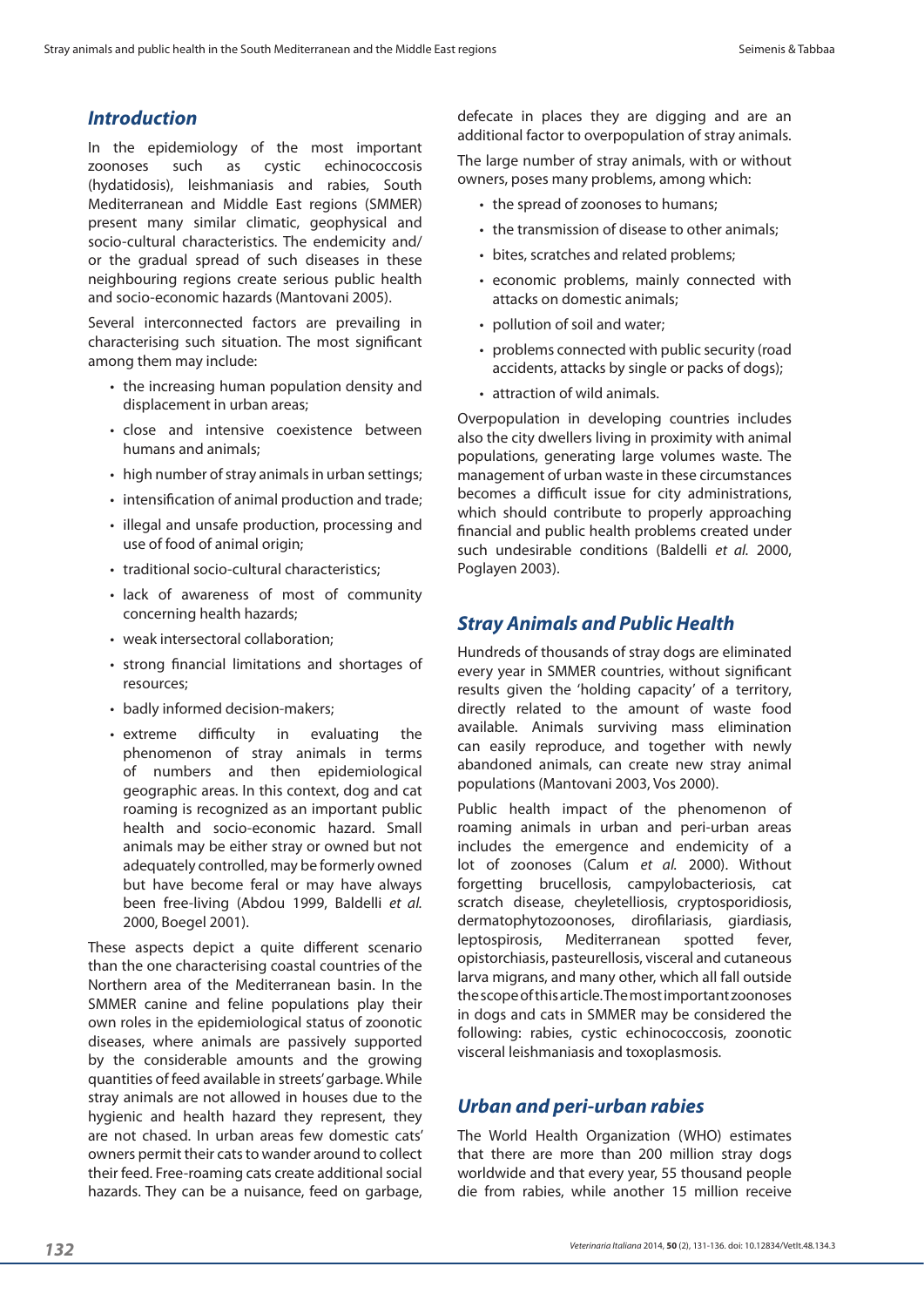post exposure treatment to avert the deadly disease; 95% of these cases occur in Asia and Africa, and 99% of the fatalities are caused by dogs (WHO 2013).

Urban Rabies is known to be an important public health hazard. It is maintained and propagated primarily by dogs; their bites are the main route of rabies among humans. Cats constitute the second most important group of human infection followed by other domestic and wild animal species occasionally found in cities or peri-urban settlements (Meslin *et al.* 2002).

The reported cases in the SMMER are supposed to range from 800 to 1000 annually, while post-exposure treatments reach several tens of thousands in each country. Children account for the largest group receiving such treatment. At the same time, there is an increasing role of wildlife in rabies epidemiology in the same area (Seimenis 2004, Seimenis 2009). Only a part of the infected animals is recognized and recorded by the veterinary services, mainly in connection with human exposure to animals, while only part of the rabies reported cases are laboratory confirmed (Seimenis 2004).

### *Cystic echinococcosis*

The increasing interaction between humans and animals is a well-known factor influencing the occurrence and endemicity of other zoonoses such as Cystic echinococcosis (CE) by *Echinococcus granulosus*. It involves mainly dogs and rural families, together with urban dwellers, which may be (and are) endangered by close contact with these animals. (Mantovani 2003, Mantovani and Seimenis 2003).

There are many possible sources providing infected food for stray dogs. For example, human habits of feeding dogs of slaughter and/or butcher waste in specific situations are responsible for canine infection; also the parasite may be spread in urban and sub-urban districts through owned and stray dogs roaming in the country or peri-urban areas (Mantovani 2003, Mantovani and Seimenis 2003, Mantovani 2005).

Slaughterhouses may be insufficiently attended in developing countries, being so accessible to dogs; they may also lack facilities for the proper destruction of infected material. Illegal and noninspected slaughtering represents an important infection source for dogs by discarded offal. Therefore, measures to be taken should aim, besides the control of free roaming dogs and cats, to impede their access to the sources of infection, particularly slaughterhouses and butcheries (Abdou 1999, Baldelli *et al.* 2000, Mantovani 2003, Mantovani and Seimenis 2003).

#### *Zoonotic visceral leishmaniasis*

There is no doubt that dogs are the reservoir of leishmaniasis caused by viscerotropic and dermotropic strains of *Leishmania infantum*  (Gramiccia and Gradoni 2005), while its role in the epidemiology of cutaneous leishmaniasis due to dermotropic *Leishmania tropica* is still to be proved. Canine leishmaniasis is widespread in the Mediterranean area showing typical focal distribution and a broad spectrum of infection prevalence from 2 to 40%, in countries such as Afghanistan, Egypt, Iran, Iraq, Jordan, Lebanon, Libya, Morocco, Saudi Arabia, Syria, Tunisia and Yemen. Dogs in general, but most particularly stray dogs, are exposed to infected sandflies, which then act as domestic reservoirs. Once the parasite is introduced into a community it is maintained in a dog-insect-dog transmission cycle. The uncontrolled overpopulation in a deteriorated urban environment constitutes the appropriate background for the multiplication of hosts and vectors. Infected sandflies bite people causing visceral and cutaneous leishmaniasis. If appropriate measures are not timely undertaken towards urban and peri-urban environmental management, the disease becomes endemic affecting an increasing number of individuals, among which children are prevailing. (Postigo 2010, Seimenis 2010, Tesh 1998, World Health Organization-Eastern Mediterranean Regional Office 2009).

### *Toxoplasmosis*

It is of particular health significance because of long-term contamination of soil, water and dust by oocysts, through faeces. Contact with oocyst-contaminated soil and water is probably the major means through which different species (rodents, ground-feeding birds, sheep, goats, pigs, and cattle, as well as humans living in the SMMER) are exposed to *Toxoplasma gondii*. The uncooked, raw meat is another important source of infection for humans and also for cats. Cats are the main host species contaminating the environment near human settlements. Stray and feral cats are much more implicated in this role than pet ones (Baldelli *et al.* 2000, Boegel 2001, Poglayen 2003).

## *General measures for the control of stray animals to enhance public health in the SMMER*

Upgrading urban general public and veterinary hygienic conditions and infrastructure, community's educational level, as well as human and animal populations' density rationalization, are interconnected factors to be managed in an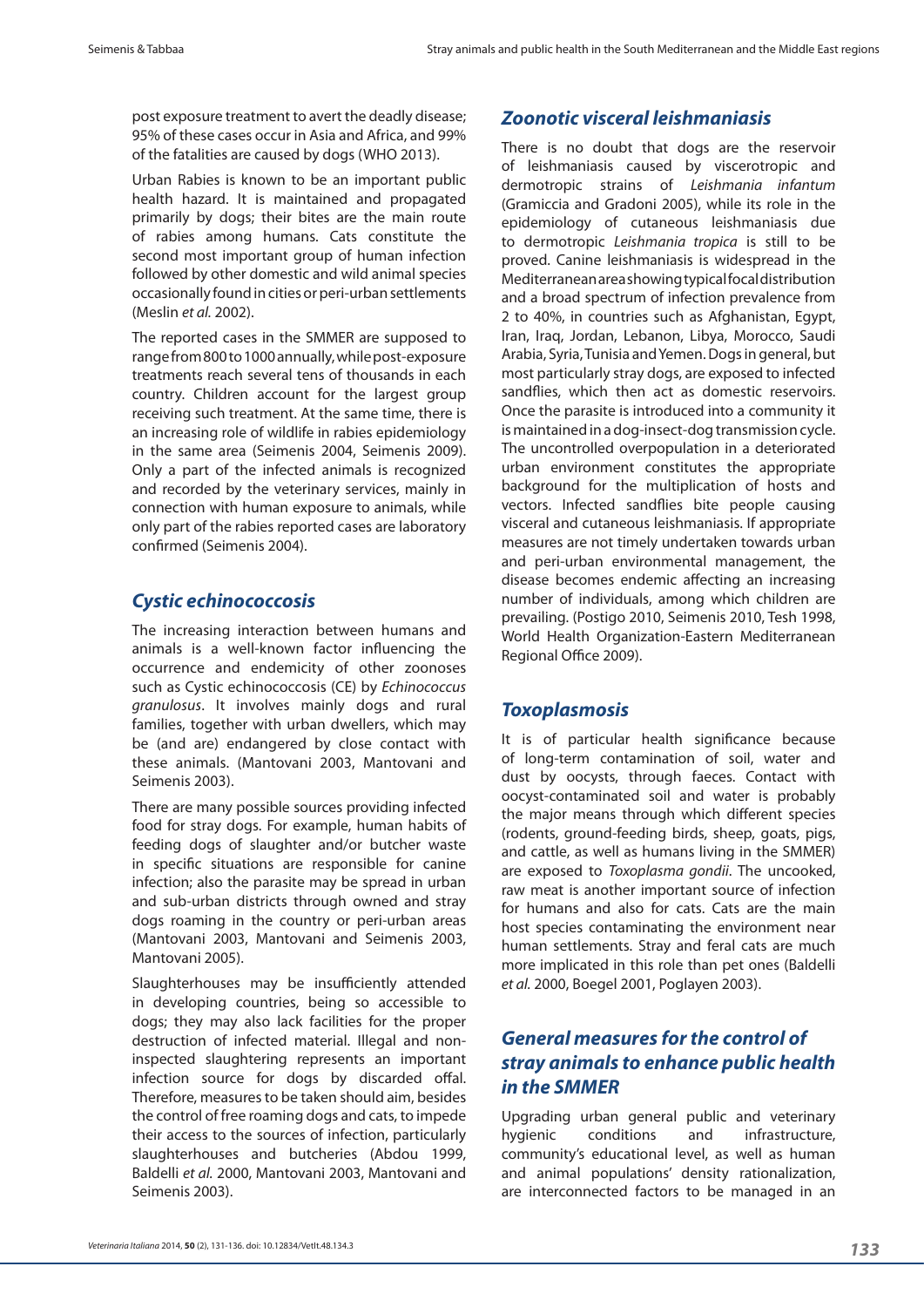integrated way in order to achieve an acceptable level of veterinary public health in urban and peri-urban environments. Interventions of urban veterinary hygiene in order to be effective should cover simultaneously at least the most important among the factors creating and maintaining an existing stagnatory epidemiology. This is more than a hard and difficult task (Abdou 1999, Baldelli *et al.* 2000, Wisner and Adams 2002).

Public and animal health services and councils have a crucial role in the improvement of urban hygiene conditions. The main measures expected to be taken concern:

- the establishing of an effective and comprehensive policy for roaming animal populations management, and provide resources for implementation;
- providing adequate and regular garbage collection systems in urban and peri-urban areas, and monitor their management;
- • activating an efficient system for collection, rendering and/or destruction of dead animals and infected viscera;
- protecting slaughterhouses, butcheries, dumps and other attraction places from dog and cat access;
- promoting adequate legislation on management of animal populations in urban settlements, based on their welfare;
- undertaking public health educational campaigns for the community focusing, among other things, on the human – animal interaction and 'responsible animal ownership'.

With regard to the dog population management, the systematic or incidental removal campaigns are still a much-applied 'tool' in many developing countries. However, as previously referred, this offers only limited spatial and temporal success, as there is rapid repopulation of the evacuated area (Vos 2000, World Health Organization-Eastern Mediterranean Regional Office 2009).

The most appropriate method for the elimination of the animal stray population and for avoiding its reproduction remains open for discussion. In this context it is worth recalling the International Companion Animal Management Coalition (ICAMC), which was formed in 2006 from representatives of the World Society for Protection of Animals (WSPA), the World Small Animal Veterinary Association, the Alliance for Rabies Control and other parent organizations. Based on the original 1990 WHO/ WSPA document, the Coalition published in 2008 a revised set of guidelines to manage roaming dog populations and the risks these may present, including population size reduction when this is considered necessary (ICAM Coalition 2008). Coordinated activities together with the community involvement could offer approaches appropriate for each country. Basic rule of cardinal importance remains the implementation of integrated management schemes either in normal or in emergency situations (Abdou 1999, Baldelli *et al.* 2000, Massei 2009, Aidaros 2009).

Decision-makers at central and local levels should be well informed of the environmental health hazards and the inter-relationships between population, health and sustainable development. There is a need for political commitment to the development of environmental health activities including well organized governmental services and community participation, in order to ensure their incorporation in urban and peri-urban development plans. Such plans should provide strengthening of local authorities and enabling them to tackle health and environmental problems including those due to roaming animals (Wisner and Adams 2002).

In order to achieve the best possible effect, all programmes and activities concerned with the management of stray animal population in urban and peri-urban areas should be based on the principles of the intersectoral cooperation. The lack of such cooperation undermines any kind of efforts aiming at improving the situation. Multi-disciplinary and cross-sectoral structures associated with an appropriate coordinating administrative mechanism are absolutely essential. The combination of financial constraints, weak cooperation/coordination and lack of community involvement maintain important problems, becoming very difficult to address. Such situation is an additional characteristic in most SMME countries. Therefore, this is one more occasion to emphasize the importance of attitudes changing and the continuous strengthening of a global social and technical involvement aiming to the development of public health (Busani *et al.* 2006, Vos 2000).

### *Conclusion*

The task of establishing a step-by-step consistent improvement of urban hygiene conditions (in developing world in general but most particularly in the SMMER) is extremely complex and difficult, but it deserves the challenge. It is the only way which may lead to ensuring acceptable living conditions, alleviating human suffering as well as maintain socio-economic development, while combating the impact to public health coming from the uncontrolled human and animal co-existence. Public health impact and the associated social and financial damages of free-roaming animals in developing countries require action. These actions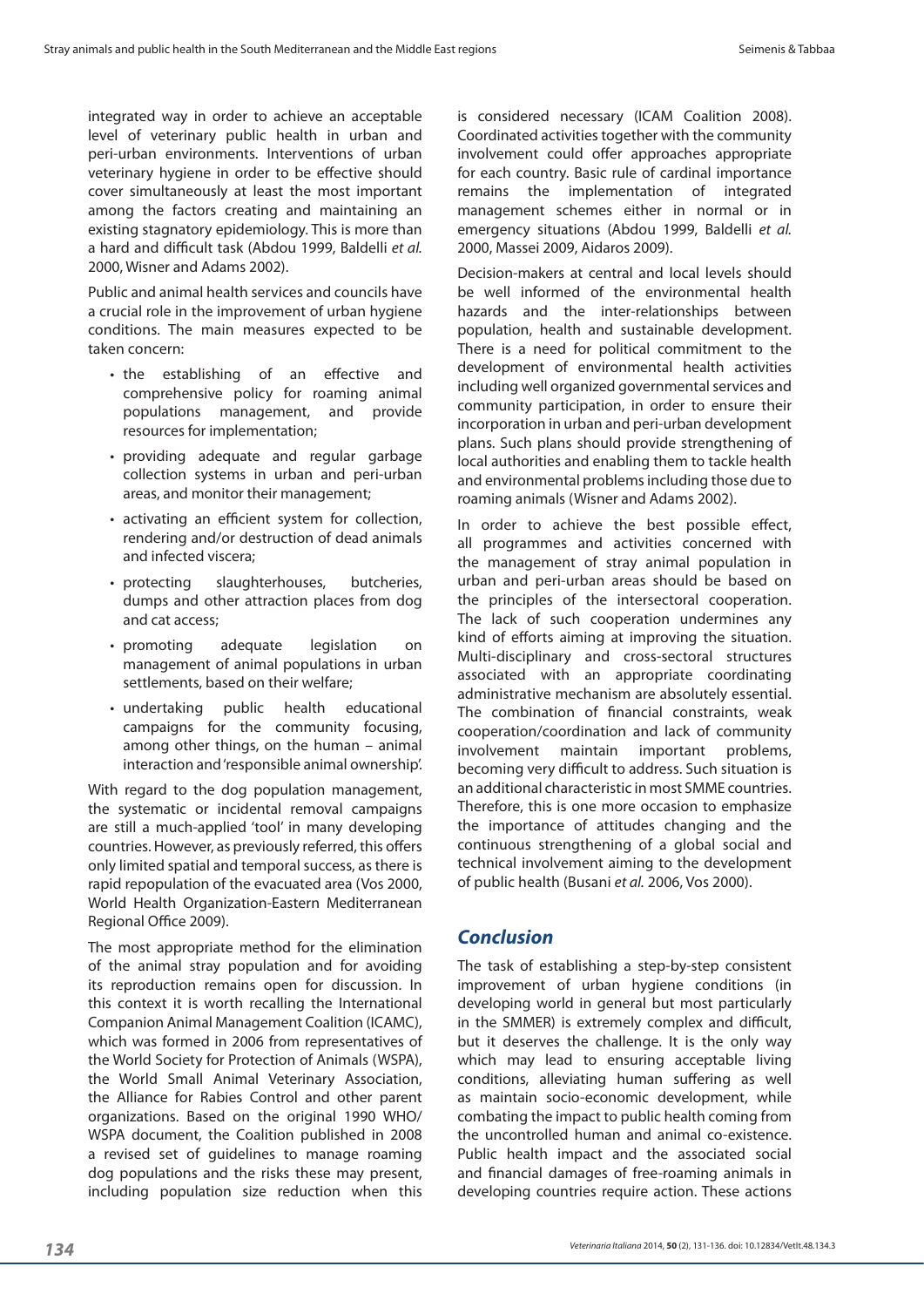seem to collide with animal welfare and especially stray dogs and cats are at the centre of these collisions and admittedly, the method for managing stray animals population in poor societies is still to be improved. At the same time, financial limitations, often ineffective legislative implementation and enforcement, the lack of intersectoral coordination and the insufficient awareness of the urban and peri-urban communities in the SMMER, create difficulties on how best such problems could be managed (Battelli 2003, Vos 2000, Massei 2009, Aidaros 2009). This is true even when the resources come from supranational organizations (see for example the case of Ukraine and World Cup).

The challenge is to identify and implement, as best as possible, an integrated, effective, comprehensive and affordable management program for roaming animal population, tailored for countries sharing conditions such as those characterising the SMMER.

The mass vaccination of dogs against rabies put in place in the SMMER will not achieve its target and same results it has achieved in developed countries, just because many dogs cannot be handled and therefore cannot be vaccinated. The possibility of oral vaccination campaigns, as a supplementary

method to the traditional parenteral vaccination of dogs, could mean a breakthrough in this aspect (Vos 2000, Seimenis 2009).

Specialized international organizations and NGOs are offering their expertise and technical assistance, including training of inter-professional staff, so that all relevant programmes could be actively managed, therefore, their contribution is always essential.

Public health education regarding hygienic sanitation of the environment and responsible ownership of dogs and cats should become among the most important working tools. Schools and mass media play an important educational role for the community in this domain.

Preparedness on contingency programmes to face emergencies of different kinds should be elaborated and inter-professional teams have to be trained for intervention in case of necessity.

Difficult and complex situations can only be afforded through inter-sectoral/inter-professional collaboration and community involvement. It is the only strategy, leaving aside local cultures and beliefs entrenchments, could contribute to address the socio-economic development and human suffering alleviation in the SMMER.

#### *References*

- Abdou A.E. 1999. Survey on animal straying in urban and rural environments. Possible approaches to the problem in the Southern and Eastern Mediterranean region. *Ιn* Proceedings of MZCP Workshop on Dog and Cat Populations Management in Normal and Disaster Situations. Repubblica di San Marino, 18-20 March 1999, 39-45.
- Aidaros H. 2009. Combating stray dog as a mean of controlling rabies. *In* World Health Organization (Head Quarters – Eastern Mediterranean Regional Office – Mediterranean Zoonoses Control Programme)/ OIE Inter-country. Report of an Inter-country Workshop on Protecting Humans from Domestic and Wildlife Rabies in the Middle East, Amman, Jordan, 23-25 June 2008, 43-46.
- Baldelli R., Battelli G. & Poglayen G. 2000. Zoonoses and other health problems connected with the coexistence of man-dog-cat in normal situations and in emergencies. *Information Circular WHO Mediterranean Zoonoses Control Center*, **49**, 2-5.
- Battelli G. 2003. Cystic echinococcosis: control problems in normal and emergency situations. *Information Circular WHO Mediterranean Zoonoses Control Center*, **57**, 10-12.
- Boegel K. 2001. Cats as reservoir of infectious diseases to humans. *Information Circular WHO Mediterranean Zoonoses Control Center*, **52**, 8-10.

Busani L., Caprioli A., Macri A., Mantovani A., Scavia G.

& Seimenis A. 2006. Multidisciplinary collaboration in veterinary public health. *Ann Ist Sup Sanita*, **42**(4), 397-406.

- Gramiccia M. & Gradoni L. 2005. The current status of zoonotic leishmaniases and approaches to disease control. *Int J Parasitol*, **35**, 1169-1180.
- International Companion Animal Management Coalition (ICAM Coalition). 2008. Human dog population management guidance (http://www.icam-coalition. org/downloads/Humane\_Dog\_Population\_ Management\_Guidance\_English.pdf accessed on 3 June 2014).
- MacPherson C.N.L., Meslin F.-X. & Wandeler A.I. 2000. Dog zoonoses and Public Health. CABI Publishing, Wallingford, 382 p.
- Mantovani A. 2003 The role of dogs in the epidemiology of cystic echinococcosis. *In* Cystic Echinococcosis and the Mediterranean. *Information Circular WHO Mediterranean Zoonoses Control Center*, **57**, 3-4.
- Mantovani A. 2005. Mediterranean and zoonoses: a relationship. *In* Proc. 35th International Congress World Association History Veterinary Medicine (Veggetti A., Zoccarato I. & Lasagna E., eds). Grugliasco, Torino, 8-11 September 2004. Fondazione Iniziative Zooprofilattiche e Zootechniche, Brescia, 59-62.

Mantovani A. & Seimenis A. 2003. Factors affecting